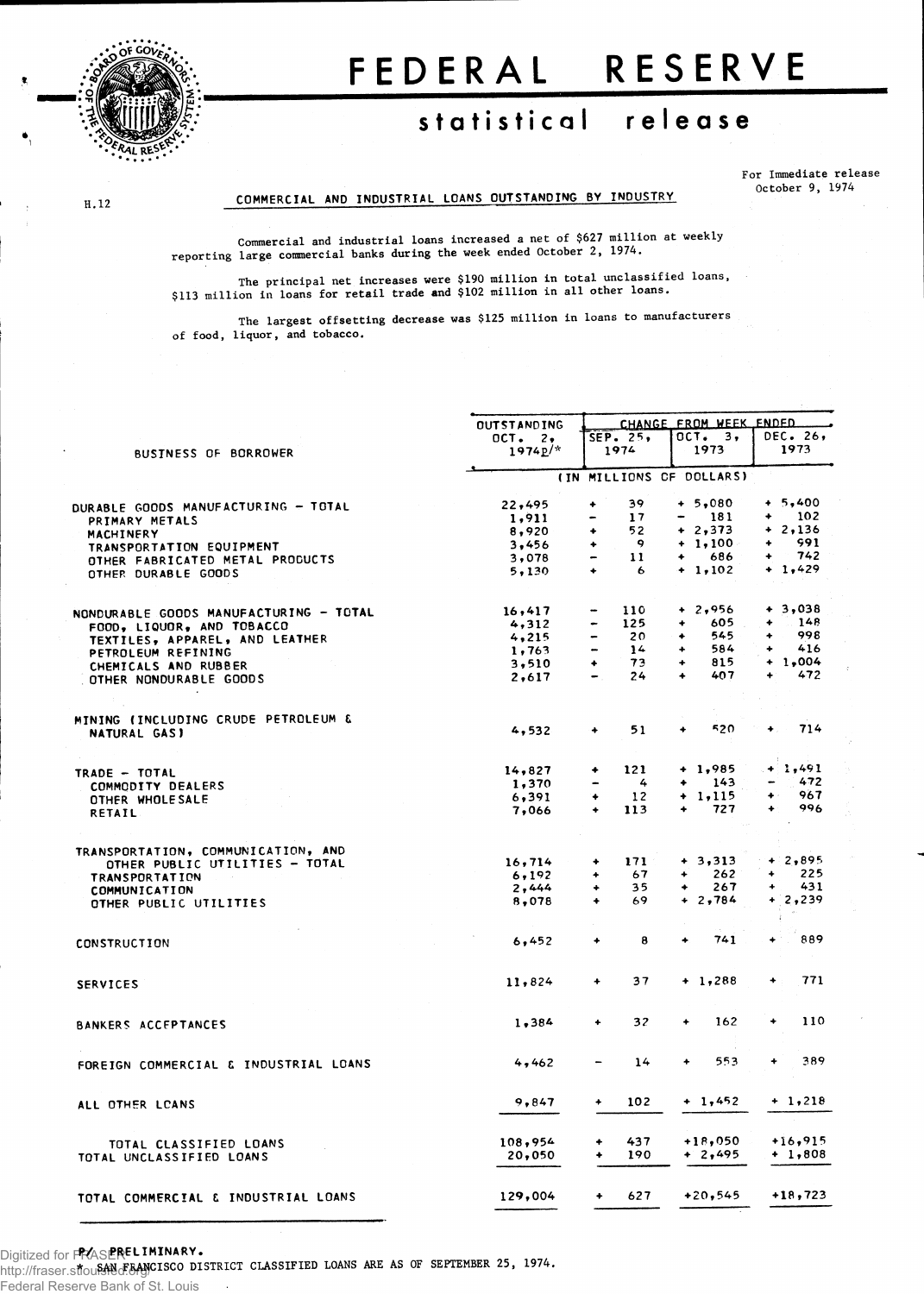**H . 12 (a)**

 $\mathbb{Z}^2$ 

 $\bullet$ 

COMMERCIAL AND INDUSTRIAL LOANS OUTSTANDING AT A SAMPLE OF WEEKLY REPORTING<br>COMMERCIAL PANKS PY INDUSTRY AND FEDERAL RESERVE DIGTRICT ... LARGE COMMERCIAL PANKS PY INDUSTRY AND FEDERAL RESERVE DISTRICT, WEEK ENDED OCT. 2, 1974

**I** 

| BUSINESS OF BORROWER                 | <b>ALL</b><br><b>DISTRICTS</b> | <b>BOSTON</b> | <b>NEW</b><br><b>YORK</b> |                |       | PHILA-P/CLEVE- RICHMOND ATLANTA |       | CHICAGO | ST.   | MINNE-                              | <b>KANSAS</b>           | <b>DALLAS</b> | SAN $p/\pi$      |
|--------------------------------------|--------------------------------|---------------|---------------------------|----------------|-------|---------------------------------|-------|---------|-------|-------------------------------------|-------------------------|---------------|------------------|
|                                      |                                |               |                           | <b>CELPHIA</b> | LAND  |                                 |       |         | LOUIS | <b>APPOLIS</b>                      | <b>CITY</b>             |               | <b>FRANCISCO</b> |
| DUR. GOODS MFG.-TOTAL                | 22,495                         | 1,091         | 8, 517                    | 924            | 1,862 | 515                             |       |         |       |                                     |                         |               |                  |
| PRIMARY METALS                       | 1,911                          | 58            | 832                       | 82             | 240   | 66                              | 431   | 5,025   | 330   | 254                                 | 218                     | 433           | 2,895            |
| MACHINERY                            | 8,920                          | 483           | 3,697                     | 236            | 685   | 135                             | 28    | 383     | 36    | 18                                  | 4                       | 29            | 135              |
| TRANSPORTATION EQUIP.                | 3,456                          | 123           | 1,400                     | 113            | 296   |                                 | 103   | 2,034   | 99    | 59                                  | 47                      | 154           | 1,188            |
| CTHER FAB. METAL PROD.               | 3,078                          | 147           | 843                       | 203            |       | 41                              | 99    | 713     | 24    | 12                                  | 23                      | 30            | 582              |
| OTHER DURABLE GOODS                  | 5,130                          | 280           | 1,745                     |                | 308   | 82                              | 75    | 881     | 59    | 61                                  | 73                      | 87            | 259              |
|                                      |                                |               |                           | 290            | 333   | 191                             | 126   | 1,014   | 112   | 104                                 | 71                      | 133           | 731              |
| NONDUR. GOODS MFG.-TOTAL             | 16,417                         | 898           | 7,785                     | 743            |       |                                 |       |         |       |                                     |                         |               |                  |
| FOOD, LIQUOR, & TOBACCO              | 4,312                          | 136           | 1,699                     |                | 588   | 659                             | 516   | 2,778   | 326   | 209                                 | 183                     | 324           | 1,408            |
| TEX. APPAR., & LEATHER               | 4,215                          | 403           | 1,992                     | 149            | 105   | 104                             | 106   | 1,060   | 101   | 89                                  | 72                      | 45            | 646              |
| PETROLEUM REFINING                   | 1,763                          |               |                           | 258            | 84    | 375                             | 236   | 452     | 107   | 32                                  | 20                      | 33            | 223              |
| CHEMICALS & RUBBER                   | 3,510                          | -11           | 982                       | 37             | 41    | $\overline{\mathbf{7}}$         | 38    | 360     | 12    | 34                                  | 33                      | 132           | 76               |
| OTHER NONDURABLE GOODS               |                                | 139           | 2,076                     | 115            | 200   | 87                              | 57    | 453     | 51    | 12                                  | 28                      | 45            | 247              |
|                                      | 2,617                          | 209           | 1,036                     | 184            | 158   | 86                              | 79    | 453     | 55    | 42                                  | 30                      | 69            | 216              |
| MINING (INCL. CRUDE                  |                                |               |                           |                |       |                                 |       |         |       |                                     |                         |               |                  |
| PETROLEUM & NAT. GAS)                |                                |               |                           |                |       |                                 |       |         |       |                                     |                         |               |                  |
|                                      | 4,532                          | 41            | 2,166                     | 97             | 225   | 20                              | 101   | 664     | 20    | 37                                  | 154                     | 612           | 395              |
| TRADE-TOTAL                          |                                |               |                           |                |       |                                 |       |         |       |                                     |                         |               |                  |
| COMMODITY DEALERS                    | 14,827                         | 909           | 5,318                     | 812            | 796   | 876                             | 746   | 1,926   | 423   | 280                                 | 428                     |               |                  |
| OTHER WHOLESALE                      | 1,370                          | 63            | 748                       | 110            | 13    | 100                             | 24    | 63      | 39    | 36                                  |                         | 463           | 1,850            |
| RETAIL                               | 6,391                          | 334           | 2,447                     | 283            | 291   | 374                             | 355   | 855     | 167   | 85                                  | 41                      | 34            | 99               |
|                                      | 7,066                          | 512           | 2,123                     | 419            | 492   | 402                             | 367   | 1,008   | 217   | 159                                 | 162                     | 229           | 809              |
| TRANSP., COMMUN., &                  |                                |               |                           |                |       |                                 |       |         |       |                                     | 225                     | 200           | 942              |
| OTHER PUB. UTILITIES                 |                                |               |                           |                |       |                                 |       |         |       |                                     |                         |               |                  |
| <b>TRANSPORTATION</b>                | 16,714                         | 657           | 8,895                     | 606            | 882   | 455                             | 462   | 2,429   | 303   |                                     |                         |               |                  |
| COMMUNICATION                        | 6,192                          | 214           | 2,923                     | 247            | 225   | 205                             | 285   | 945     |       | 135                                 | 188                     | 309           | 1,393            |
|                                      | 2,444                          | 132           | 951                       | 86             | 159   | 161                             | 50    | 417     | 199   | 74                                  | 90                      | 141           | 644              |
| OTHER PUBLIC UTILITIES               | 8,078                          | 311           | 5,021                     | 273            | 498   | 89                              | 127   | 1,067   | 50    | 14                                  | 47                      | 74            | 303              |
|                                      |                                |               |                           |                |       |                                 |       |         | 54    | 47                                  | 51                      | 94            | 446              |
| CONSTRUCTION                         | 6,452                          | 152           | 1,775                     | 342            | 403   | 623                             | 375   |         |       |                                     |                         |               |                  |
|                                      |                                |               |                           |                |       |                                 |       | 935     | 146   | 181                                 | 105                     | 511           | 904              |
| <b>SERVICES</b>                      | 11,824                         | 741           | 3, 543                    | 1,212          | 575   | 467                             | 646   |         |       |                                     |                         |               |                  |
|                                      |                                |               |                           |                |       |                                 |       | 1,296   | 289   | 274                                 | 273                     | 697           | 1,811            |
| <b>BANKERS</b><br><b>ACCEPTANCES</b> | 1,384                          | 19            | 510                       | 45             | 75    | 9                               |       |         |       |                                     |                         |               |                  |
|                                      |                                |               |                           |                |       |                                 | 18    | 104     | 11    | $\hspace{0.05cm}$ $\hspace{0.05cm}$ | 6                       | 111           | 476              |
| FOR. COML. & IND. LOANS              | 4,462                          | 139           | 2,209                     | 97             | 252   |                                 |       |         |       |                                     |                         |               |                  |
|                                      |                                |               |                           |                |       | 61                              | 66    | 656     | 171   | 15                                  | $\overline{\mathbf{7}}$ | 123           | 666              |
| ALL OTHER LOANS                      | 9,847                          | 141           | 3,303                     | 25             | 693   |                                 |       |         |       |                                     |                         |               |                  |
|                                      |                                |               |                           |                |       | 463                             | 273   | 1,682   | 164   | 78                                  | 69                      | 360           | 2,596            |
| TOTAL CLASS. LOANS                   | 108,954                        | 4,788         | 44,021                    | 4,903          |       |                                 |       |         |       |                                     |                         |               |                  |
| TOTAL UNCLASS. LOANS                 | 20,050                         | 724           | 1,531                     | 308            | 6,351 | 4,148                           | 3,634 | 17,495  | 2,183 | 1,463                               | 1,631                   | 3,943         | 14,394           |
|                                      |                                |               |                           |                | 1,199 | 1, 141                          | 1,187 | 2,411   | 422   | 71                                  | 504                     | 813           | 9,739            |
| TOTAL COML. & IND. LOANS             | 129,004                        | 5,512         | 45,552                    | 5,211          |       |                                 |       |         |       |                                     |                         |               |                  |
|                                      |                                |               |                           |                | 7,550 | 5,289                           | 4,821 | 19,906  | 2,605 | 1,534                               | 2,135                   | 4,756         | 24,133           |
|                                      |                                |               |                           |                |       |                                 |       |         |       |                                     |                         |               |                  |

**P/ PRELIMINARY . FINAL TOTAL WILL APPEAR IN T HE F. R . BULLETIN**

**SAN FRANCISC O DISTRICT FINAL FIGURES APPEAR IN A RELEAS E OF THAT RESERV E BANK .**

**\* CLASSIFIE D LOAN S A R E A S OF SEPTEMBER 25,1974.**

Digitized for FRASER http://fraser.stlouisfed.org/ Federal Reserve Bank of St. Louis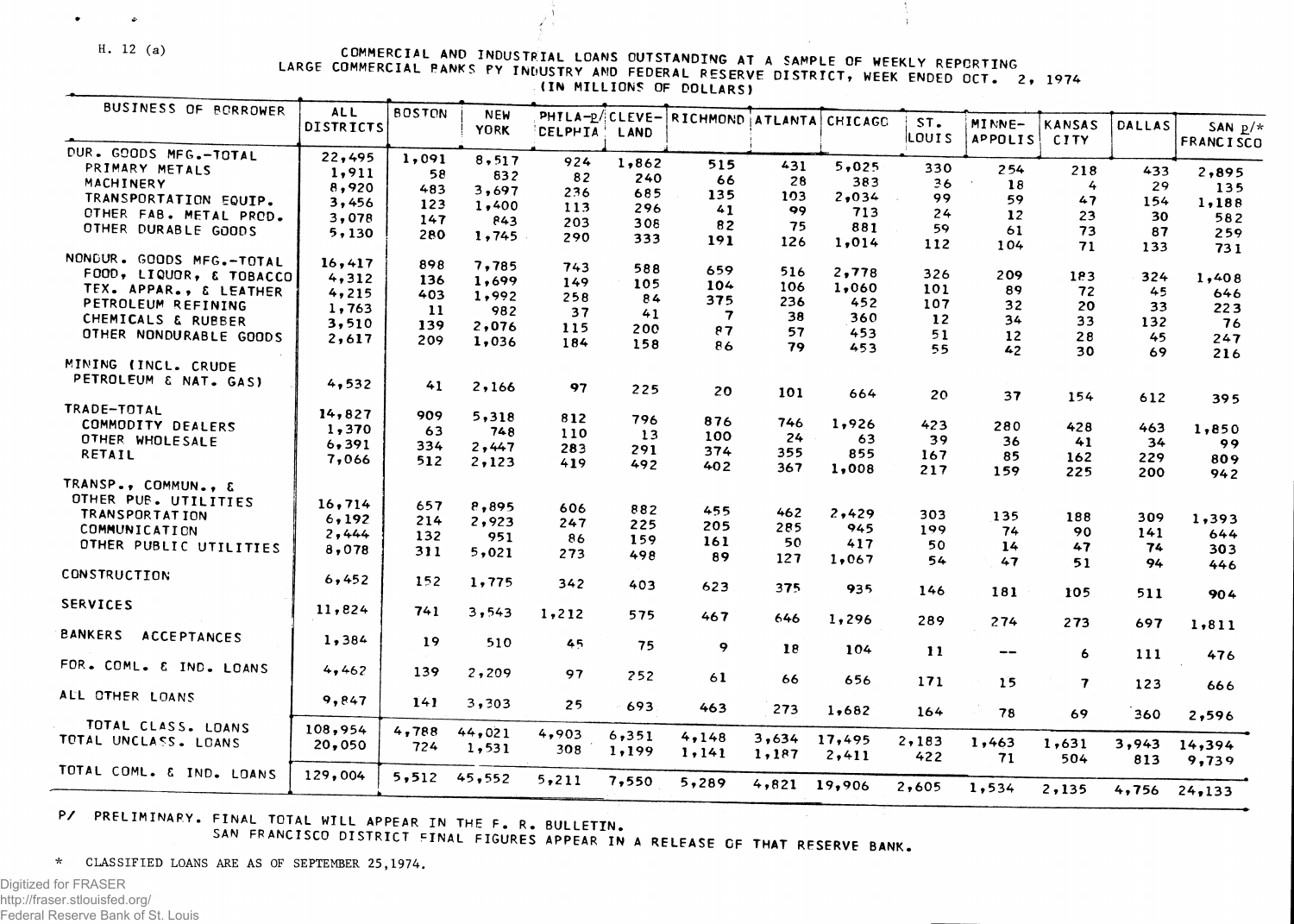**For immediate release October 9, 1974**

**Total commercial and industrial term loans were \$46,426 million as of** September. This was an increase of  $$6,415$  million over the comparable data a **year ago and an increase of \$581 million from the last Wednesday of August.**

**The principal net changes were \$107 million in loans to manufacturers of machinery, \$116 million in loans to manufacturers of transportation equipment and \$99 million in foreign commercial and industrial loans.**

**T he total of all business term loans on September 25, represents** 43 **percent of business outstanding at large commercial banks in the series.**

|                                        | PERCENT OF        | TERM LOANS | CHANGE FROM MONTH ENDED |                                     |                                   |  |  |  |  |
|----------------------------------------|-------------------|------------|-------------------------|-------------------------------------|-----------------------------------|--|--|--|--|
|                                        | TOTAL BUSI-       | SEP. 25.   | AUG. 28,                | SEP. 26,                            | <b>DEC. 26,</b>                   |  |  |  |  |
| <b>BUSINESS OF BORROWER</b>            | <b>NESS LOANS</b> | 1974 p/    | 1974                    | 1973                                | 1973                              |  |  |  |  |
|                                        | (3)               |            |                         | (IN MILLIONS OF DOLLARS)            |                                   |  |  |  |  |
| DURABLE GOODS MANUFACTURING - TCTAL    | 44                | 9,898      | 388<br>۰                | $+ 1,918$                           | $+1,910$                          |  |  |  |  |
| PRIMARY METALS                         | 58                | 1,133      | 29<br>٠                 | 174                                 | 29<br>۰                           |  |  |  |  |
| MACHINERY                              | 43                | 3,896      | 107<br>٠                | $+ 1,160$                           | 974<br>$\ddotmark$                |  |  |  |  |
| TRANSPORTATION EQUIPMENT               | 44                | 1,535      | 116<br>۰                | 264<br>۰                            | A.<br>246<br>$\ddot{\phantom{1}}$ |  |  |  |  |
| OTHER FABRICATED METAL PRODUCTS        | 34                | 1,066      | 66<br>۰                 | 194<br>۰                            | 171<br>۰                          |  |  |  |  |
| OTHER DURABLE GOODS                    | 44                | 2,268      | 70<br>٠                 | 474<br>$\bullet$                    | 490<br>$\ddotmark$                |  |  |  |  |
|                                        |                   |            |                         |                                     |                                   |  |  |  |  |
| NONDURABLE GOODS MANUFACTURING - TOTAL | 41                | 6,879      | 77<br>۰                 | 845<br>۰                            | $\cdot$ 852<br>۰                  |  |  |  |  |
| FOOD, LIQUOR, AND TOBACCO              | 37                | 1,649      | 45<br>۰                 | 172<br>۰                            | .158<br>٠                         |  |  |  |  |
| TEXTILES, APPAREL, AND LEATHER         | 27                | 1,151      | 20<br>-                 | 123<br>$\ddotmark$                  | $+ 148$                           |  |  |  |  |
| PETROLEUM REFINING                     | 61                | 1,097      | 49<br>$\ddotmark$       | 216<br>٠<br>mar.                    | 203<br>$\ddotmark$                |  |  |  |  |
| CHEMICALS AND RUBBER                   | 51                | 1,778      | 12 <sup>2</sup><br>-    | 230<br>٠                            | 221<br>٠                          |  |  |  |  |
| OTHER NONDURABLE GOODS                 | 45                | 1,204      | 15<br>$\ddotmark$       | 104<br>٠                            | .122<br>٠                         |  |  |  |  |
|                                        |                   |            |                         |                                     |                                   |  |  |  |  |
| MINING (INCLUDING CRUDE PFTROLEUM &    | 74                | 3,339      | 20<br>$\ddot{}$         | 314<br>۰                            | 346                               |  |  |  |  |
| NATURAL GAS)                           |                   |            |                         |                                     |                                   |  |  |  |  |
| TRADE - TOTAL                          | 27                | 4,115      | 1<br>۰                  | 662<br>٠                            | 580<br>۰                          |  |  |  |  |
| COMMODITY DEALERS                      | 10                | 139        | 27                      | 23.<br>$\ddotmark$                  | 12<br>۰                           |  |  |  |  |
|                                        | 22                | 1,449      | 30<br>$\ddotmark$       | 259<br>٠                            | 247                               |  |  |  |  |
| OTHER WHOLESALE<br>RETAIL              | 36                | 2,527      | $\overline{2}$          | 380<br>$\ddotmark$                  | 321<br>÷                          |  |  |  |  |
|                                        |                   |            |                         |                                     |                                   |  |  |  |  |
| TRANSPORTATION, COMMUNICATION, AND     |                   |            |                         |                                     |                                   |  |  |  |  |
| OTHER PUBLIC UTILITIES - TOTAL         | 54                | 9,050      | 43<br>۰                 | $+1,073$                            | 614                               |  |  |  |  |
| <b>TRANSPORTATION</b>                  | 71                | 4,349      | 27<br>٠                 | 70<br>٠                             | 29<br>٠                           |  |  |  |  |
| <b>COMMUNICATION</b>                   | 42                | 1,029      | 8<br>۰                  | 171<br>$\ddotmark$                  | 169                               |  |  |  |  |
| OTHER PUBLIC UTILITIES                 | 45                | 3,672      | 8<br>$\ddotmark$        | 832<br>$\ddotmark$                  | 416<br>$\ddotmark$                |  |  |  |  |
|                                        |                   |            |                         |                                     |                                   |  |  |  |  |
| CONSTRUCTION                           | 35                | 2,272      | 54<br>۰                 | 277<br>٠                            | 364<br>۰                          |  |  |  |  |
|                                        |                   |            |                         |                                     | 294<br>$\ddotmark$                |  |  |  |  |
| <b>SERVICES</b>                        | 45                | 5,350      | 49<br>$\ddot{}$         | 624<br>$\ddotmark$<br>$\sim$ $\sim$ |                                   |  |  |  |  |
|                                        |                   |            | 99                      | 215<br>۰                            | 67<br>$\ddot{}$                   |  |  |  |  |
| FOREIGN COMMERCIAL & INDUSTRIAL LOANS  | 53                | 2,401      |                         |                                     |                                   |  |  |  |  |
| ALL OTHER LOANS                        | 32                | 3,122      | 48<br>۰                 | 487                                 | 470<br>۰                          |  |  |  |  |
|                                        |                   |            |                         |                                     |                                   |  |  |  |  |
| TOTAL TERM LOANS OUTSTANDING           | 43                | 46,426     | 581<br>$\ddotmark$      | $+ 6, 415$                          | $+ 5,497$                         |  |  |  |  |
|                                        |                   |            |                         |                                     |                                   |  |  |  |  |

**£/ PRELIMINARY.**

**H.12 (b)**